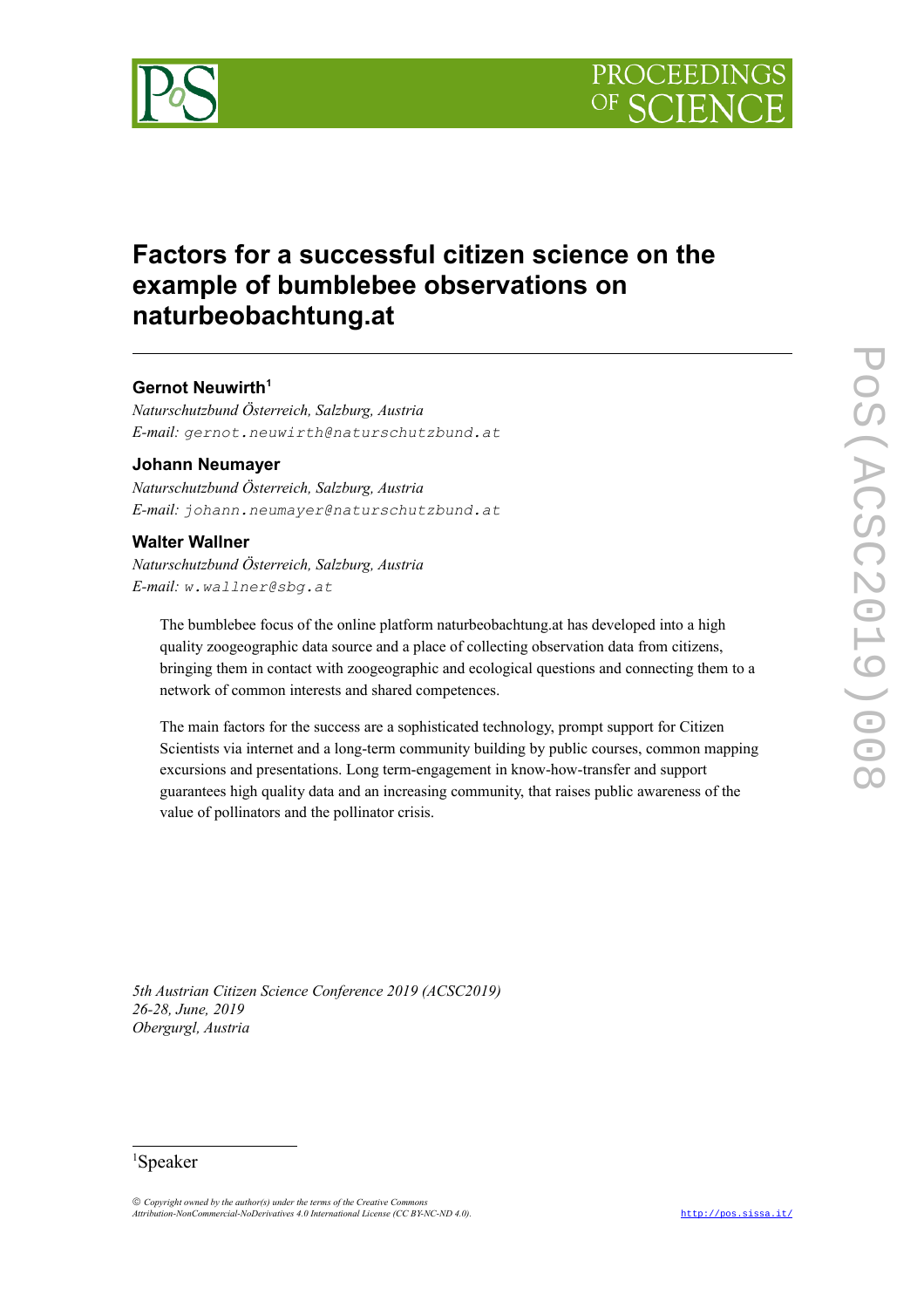## **1.Introduction**

In recent years, abundances of bee species have continued to decline. In some areas of Central Europe pollination is no longer a free ecological service. In contrast to honeybees, there is a lack of data concerning the distribution of wild bee species, including bumblebees (*Bombus sp.*). They are important pollinators of many wild and cultivated plants. Since 2014 citizens report observations on naturbeobachtung.at in order to gain data of the occurrence and distribution of bumblebee species in Austria [1]. The verified data provide a profound basis for further scientific work and nature conservation projects. This project is in line with many other citizen science projects in Europe investigating trends in pollinator occurrences [2], [3]. Opposite to some other projects [4], [5], validation of all data was fundamental for naturbeobachtung.at.

#### **2.Material and Methods**

In 2006 the online platform www.naturbeobachtung.at has been established by the Naturschutzbund Österreich. The platform was designed for reporting a large number of various species. The list of reportable species on the platform has constantly been expanded. Since 2014 all Central European bumblebees are part of them.

The procedure of bumblebee registrations is easy for beginners with an expanding option for advanced users. Mandatory fields to fill out in reports are species name (including "unknown", which will be determined later by experts), date, and coordinates of the visited location. Additionally also details as caste, weather conditions or plants visited can be reported via a specific reporting mask, allowing experts to investigate phenological or flower ecology issues.

Experts verify or correct all determinations and identify specimens which have not been recognized by the reporting persons. In periods of high activity, reports are checked daily. A traffic light system ensures a double check of all reports. After verification, the user receives a notification with the result of the identification.

In order to obtain high quality data, users can pick different sources of information before uploading a bumblebee observation to the database  $-$  e.g. reading fact sheets about bumblebee species or directly ask bumblebee experts in the integrated forum to get help during the identification.

A step-by-step system enables newcomers to upgrade their qualification. Over time, they carry out more and more tasks – from simply reporting bumblebees, to helping in the discussion forum, until assisting in species determination.

Since 2018, bumblebees can also be reported via the associated app "naturbeobachtung.at", an application for Android and iOS. The app shows a much simpler report form and includes a mandatory image upload. The app also allows the upload of image series (more than one photo upload per observation), which facilitates the time-consuming validation tasks of the experts. Another new feature of the app is the possibility to comment directly on the reported bumblebee observation. This "less formal" communication (compared to the discussion forum) reduces the time needed by experts to validate an observation.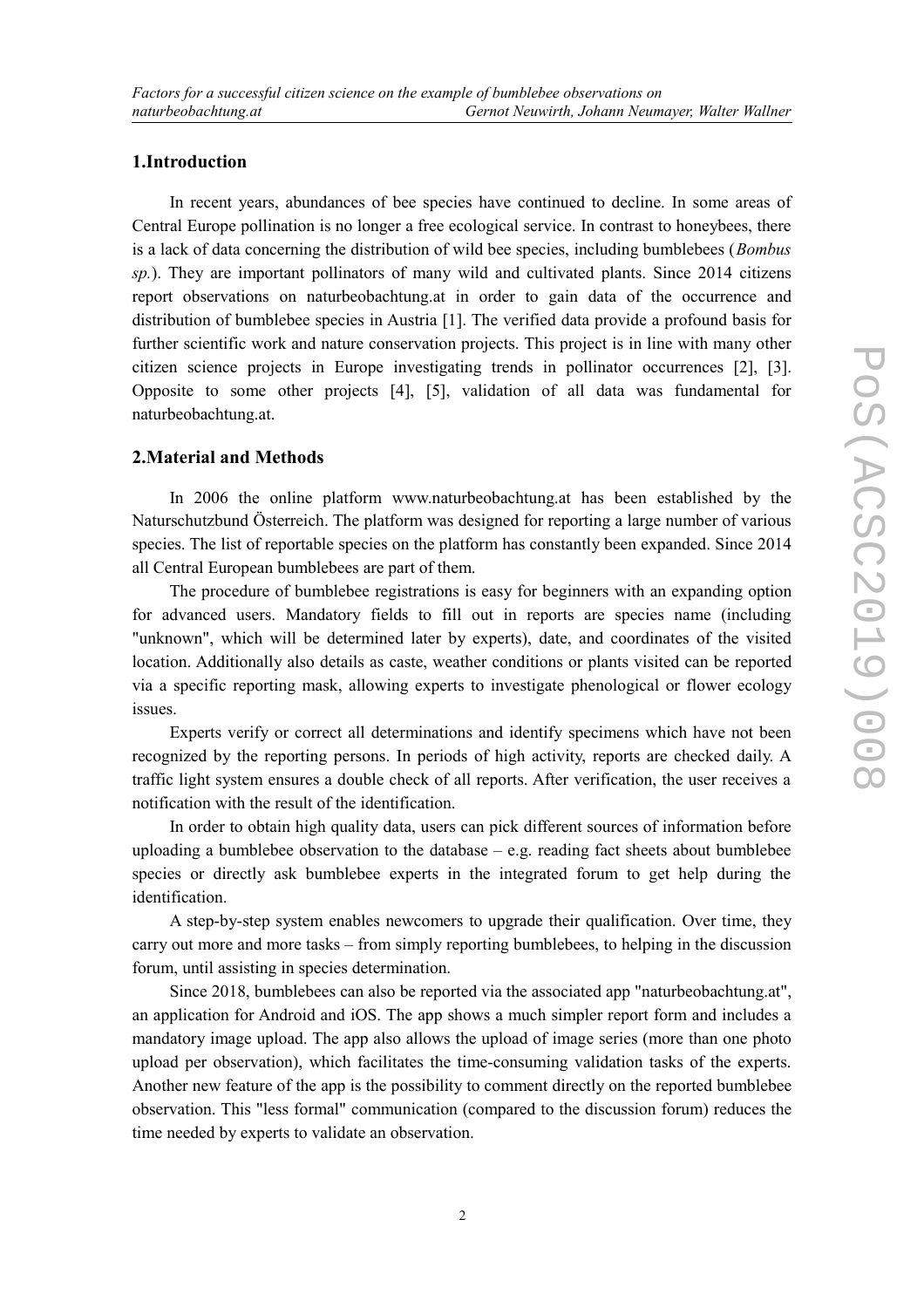## **3.Results and Discussion**

By the end of 2019, Citizen Scientists have reported more than 31,200 bumblebee observations on naturbeobachtung.at. While in 2014, 25 different bumblebee species had been documented, this number increased to 42 in 2019, meaning that all 42 bumblebee species currently occurring in Austria got reported by citizens. There is a steady increase in reports (Fig. 1).



**Fig. 1:** The number of bumblebee reports from 2014 to 2019 on naturbeobachtung.at. The maximum in 2018 is caused by a campaign with Austrian schools (light blue).

The current rate of more than 8,000 validated reports per year represents around seven percent of all bumblebee data collected in Austria. This adds up to the five- to eightfold amount of data gathered by scientific projects and arbitrary observations.

For many rare species, including the extremely rare *Bombus pomorum*, *Bombus veteranus*, *Bombus confusus* and *Bombus muscorum*, the reports on naturbeobachtung.at are either the only observations or make up for the major part of reports from the last 30 years. Among these species is the "unexpected bumblebee" *Bombus inexspectatus* that was found in the southern part of Carinthia in 2019 (Fig. 2). Since its first description in 1963 it has been reported just a few times in Austria.



**Fig. 2**: The "unexpected bumblebee" – *Bombus inexpectatus* – was seen in Austria on 16.08.2019 in 9640 Kötschach-Mauthen/Carinthia. It got reported and verified on naturbeobachtung.at. (c) Martin Streinzer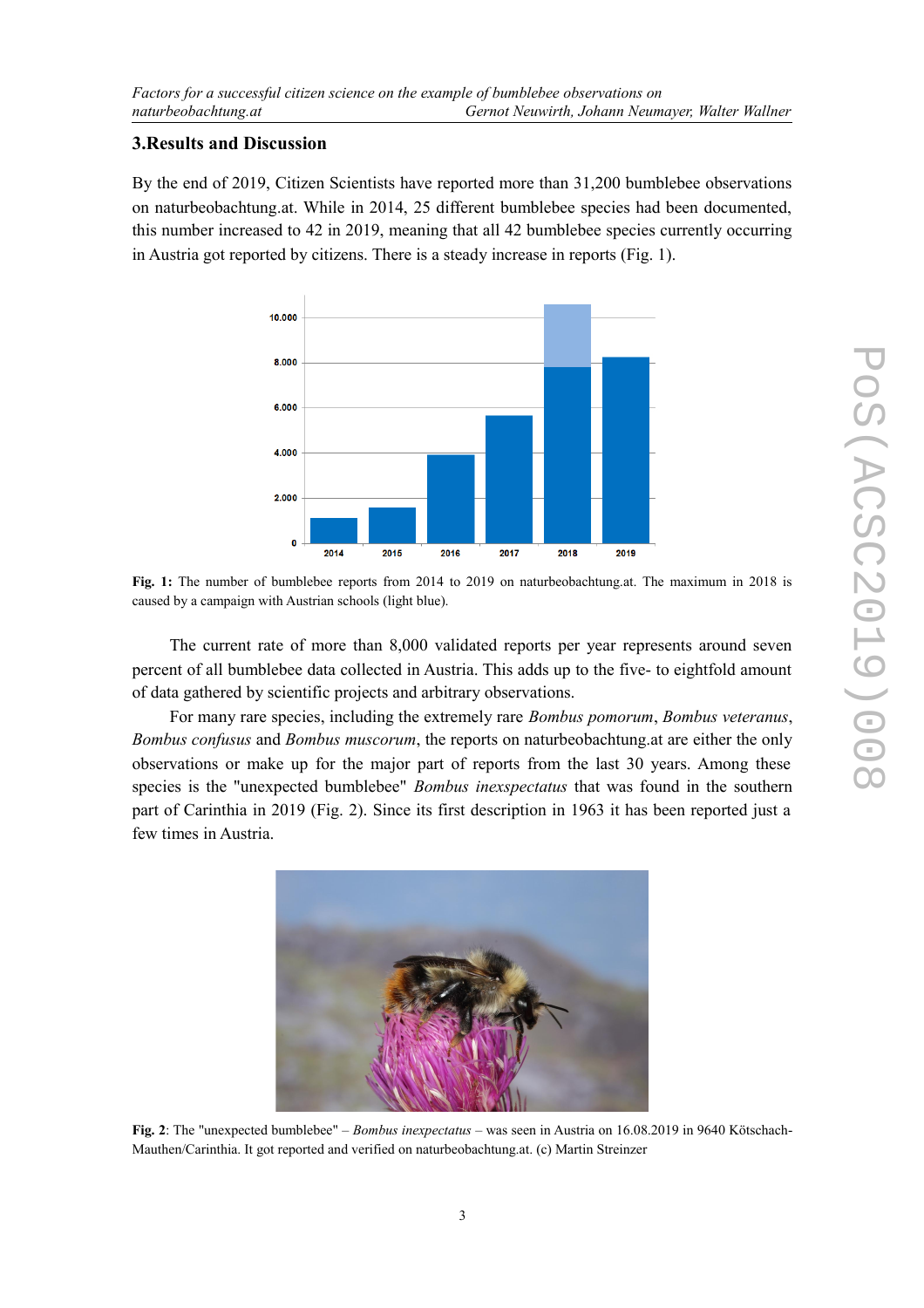Besides that, the project also showed surprising phenological data, e.g. very early nesting cycles of the montane *Bombus jonellus* in Hochzirl in Tyrol at >1,000m NN (queen on on 27th of February 2017, first male on 8th of April 2017) and in Kraubath in Styria (several males on 24th of April 2017). In times of climate warming the large amounts of Citizen Science data are a valuable phenological data source. Within the scope of the project also interesting data series of newly immigrating species such as *Bombus haematurus* were received.

The photographs additionally provide interesting information about the habitats and the interactions of the species. The documentation of food plants e.g. showed, which bumblebee species uses which plants as pollen sources and when.

Some observations by Citizen Scientists consequently led to excursions for estimating population sizes of rare species. These data provide a good basis for monitoring the populations of species that suffered heavy declines in the last decades and helps to observe further changes as well as the effect of restoration measures.

The bumblebee distribution data collected on naturbeobachtung.at will be included in a distribution atlas and a red data book of Austrian bumblebees.

# **4.Conclusions and Implications**

The Citizen Science project on the basis of www.naturbeobachtung.at gathered widespread data of bumblebee species in Austria with remarkable results. The cooperation between bumblebee experts, citizens, and technicians enables the creation of an extensive and high quality database. Technical and media professionalism (data quality, acquisition and support of detectors) can only be guaranteed with appropriate financial means. Fortunately, a company sponsor was found. Under these conditions, Citizen Science is a promising instrument for obtaining high quality data for bumblebees.

Another reason for the success is the sophisticated and well tested online platform. The volunteer work in Citizen Science is very important, too, and should not be overstretched. A system-based online validation tool and other technical features were found to be convenient resources to increase user-friendliness for participants. The involvement of "amateur experts" as support in the discussion forum and in assisting in the determination work also proved to be effective.

#### **References**

- [1] Neumayer J, Pachinger B, Schneller B Bosser S. (2016): Addressing bumblebee faunistic and ecology using Citizen Science - reviewing a 2-year experience. Austrian Citizen Science Conference 2016. Frontiers in Environmental Science: 27-30.
- [2] O´Connor RS, Kunin WE, Garratt MPD, Potts, SG, Roy HE et al, (2019): Monitoring insect pollinators and flower visitation: The effectiveness and feasibility of different survey methods. Methods Ecol Evol 10 (12): 2129-2140.
- [3] Cima, V, Fontaine B, Witté I, Dupont M, Touroult J (2020): A test of six simple indices to display the phenology of butterflies using a large multi-source database. Ecol Indic 110: 105831.
- [4] Roy HE, Baxter E, Saunders A, Pocock MJO (2016): Focal Plant Observations as a standardised Method for Pollinator Monitoring: Opportunities and Limitations for Mass